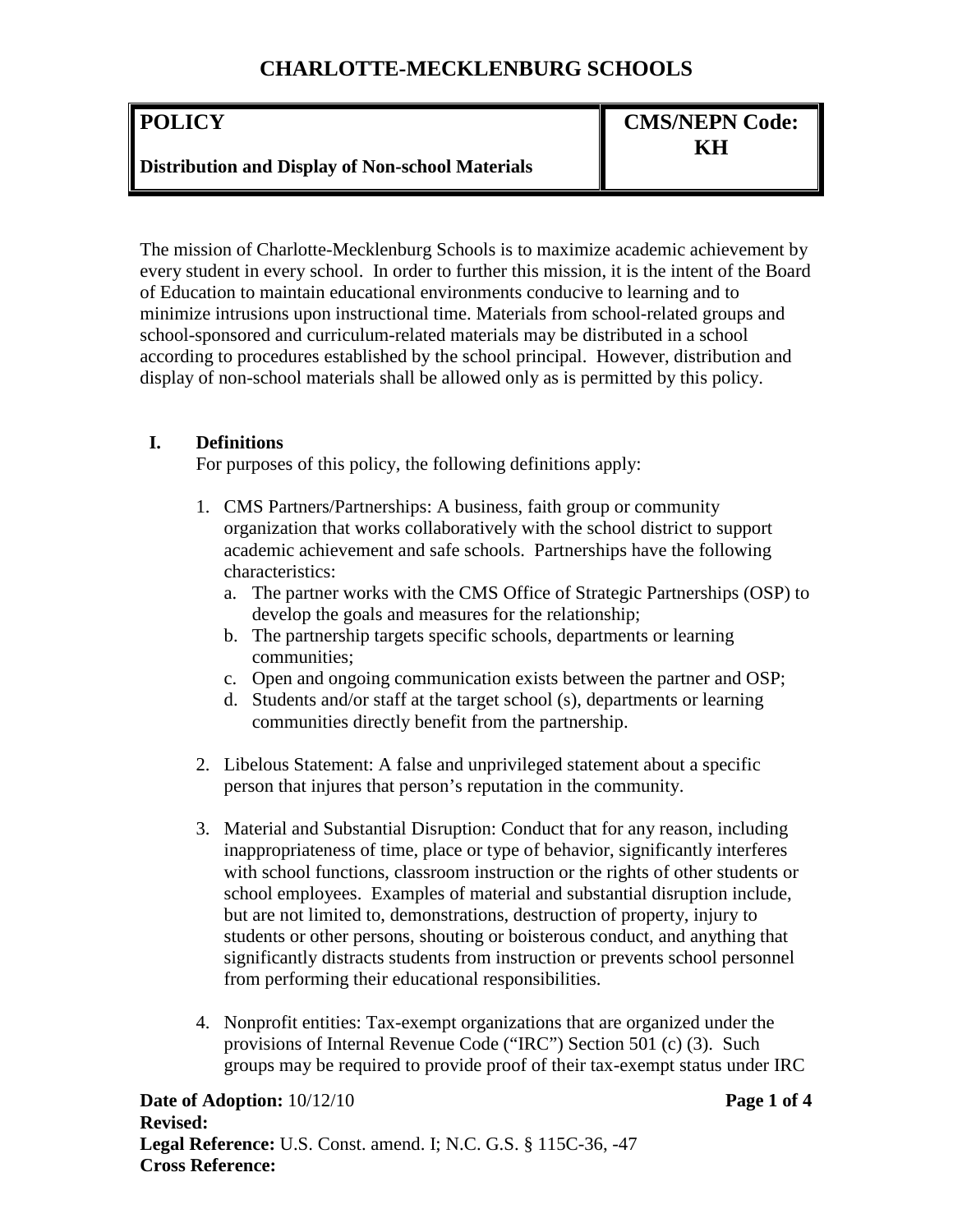| <b>POLICY</b>                                           | <b>CMS/NEPN Code:</b> |
|---------------------------------------------------------|-----------------------|
| <b>Distribution and Display of Non-school Materials</b> | KН                    |

Section 501 (c) (3) before their materials are approved for distribution.

- 5. Non-School Material: Any written information that is not a school-sponsored or curriculum-related material.
- 6. Obscene: Any speech or work that the average person, applying contemporary community standards (as opposed to "national standards"), would find, taken as a whole, appeals to prurient interest; or that depicts or describes, in a patently offensive way, sexual conduct specifically defined by applicable law; and that, taken as a whole, lacks serious literary, artistic, political or scientific value.
- *7.* School-Related Group:

Organizations formed to support the school in an area of recognized need, such as the PTA, PTO, teachers' and principals' organizations and booster clubs.

- 8. School-Sponsored or Curriculum-Related Materials:
	- a. Materials published by the school system for distribution (i.e. school calendars, menus, school newsletters, etc.);
	- b. Materials that are approved by school officials and related to activities or events that are officially sponsored by the school (such as announcements for sports teams, clubs, field trips, school plays and concerts); or
	- c. Materials that are directly related to instruction.

### **II. Non-School Groups Permitted to Distribute or Display of Materials**

Only the following non-school agencies and organizations are permitted to distribute<sup>[1](#page-1-0)</sup> or display non-school materials on CMS property:

- 1. Local, state and federal government agencies and departments;
- 2. Nonprofit entities offering educational, recreational, cultural or character development activities or programs to school-aged children;
- 3. Commercial or tax exempt entities that have partnerships with CMS; and
- 4. Institutions of higher education.

<span id="page-1-0"></span> $<sup>1</sup>$  Distribution of material on CMS property includes dissemination to schools via the CMS electronic</sup> communications network as well as delivery of hard copy versions of the materials.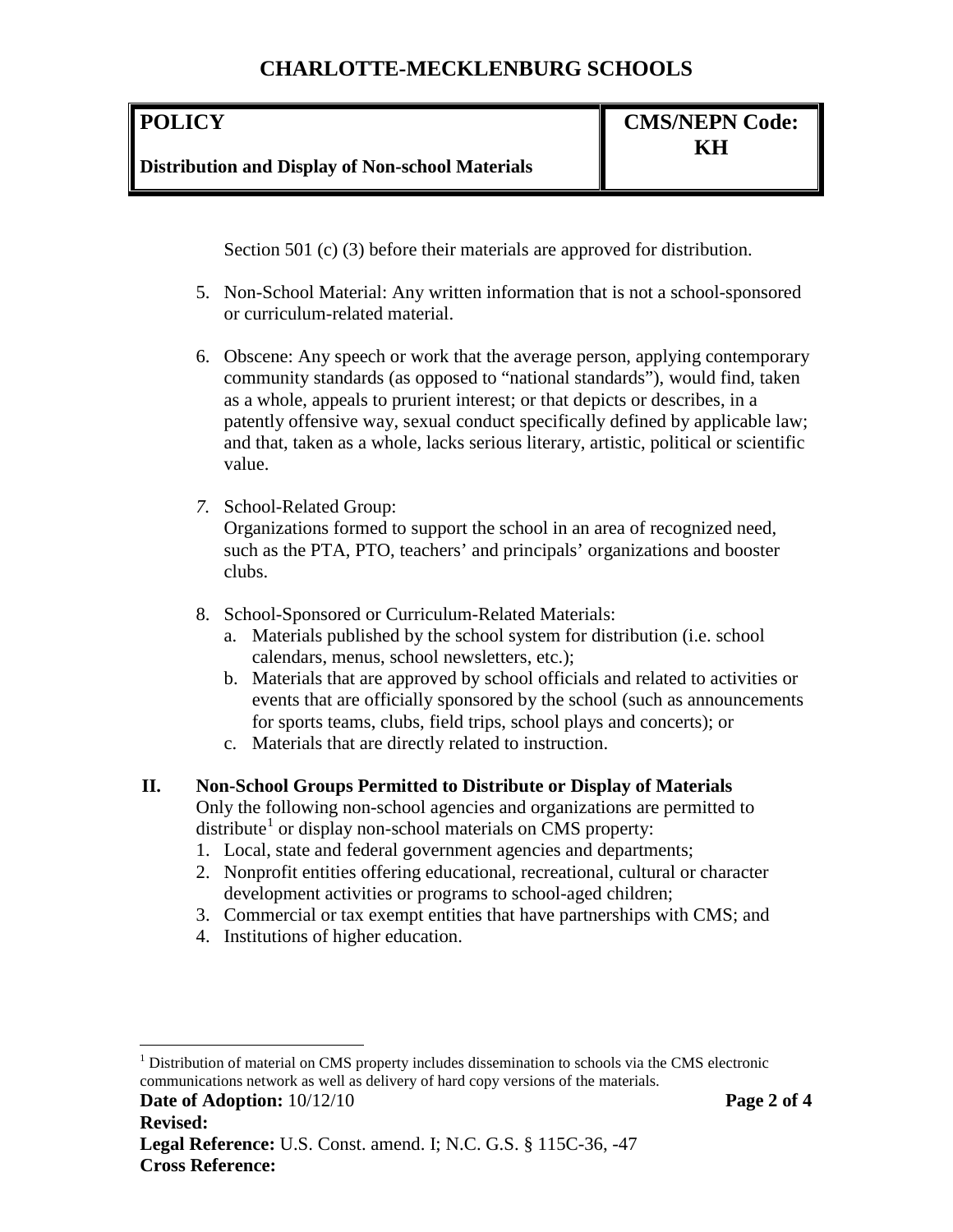| <b>POLICY</b>                                           | <b>CMS/NEPN Code:</b> |
|---------------------------------------------------------|-----------------------|
| <b>Distribution and Display of Non-school Materials</b> | KН                    |

#### **III. Standards for Approval of Materials**

All materials from the groups listed above shall be approved for distribution or display in accordance with the standards described below:

- A. Materials shall not be screened for viewpoint, nor shall the district discriminate on the basis of viewpoint in granting or denying permitted agencies and organizations permission to distribute or display non-school materials. However, the Board prohibits the distribution or display of any material that:
	- 1. is obscene,
	- 2. contains libelous statements, personal attacks or abusive language, such as language defaming a person or group based on real or perceived race; color; religion; ancestry; national origin; gender; socioeconomic status; academic status; gender identity/expression; physical appearance; sexual orientation; physical, mental, developmental, or sensory disability; creed; political belief; age; linguistic or language differences; height; weight; marital status; parental status;
	- 3. causes or clearly threatens to cause a material and substantial disruption of a school activity;
	- 4. encourages the commission of unlawful acts or the violation of CMS policies or regulations;
	- 5. is inappropriate considering the age of the intended recipients;
	- 6. contains information that is inaccurate, misleading or false; or
	- 7. advertises any product or service not lawfully permitted to minors.
- B. Materials must be clearly labeled denoting the submitting agency or organization and must include a disclaimer stating that they are neither endorsed by nor necessarily reflective of the views of the Board, the district or any CMS school.

#### **IV. Regulations**

The Superintendent is authorized to develop regulations regarding details of the submission and approval process, verification of the status or nature of the organization, time periods and frequency of distribution or display of materials, the process for screening materials, procedures for delivering materials to students, bundling requirements, development of a system to allow certain materials to be displayed in schools rather than distributed students, and other issues that may arise.